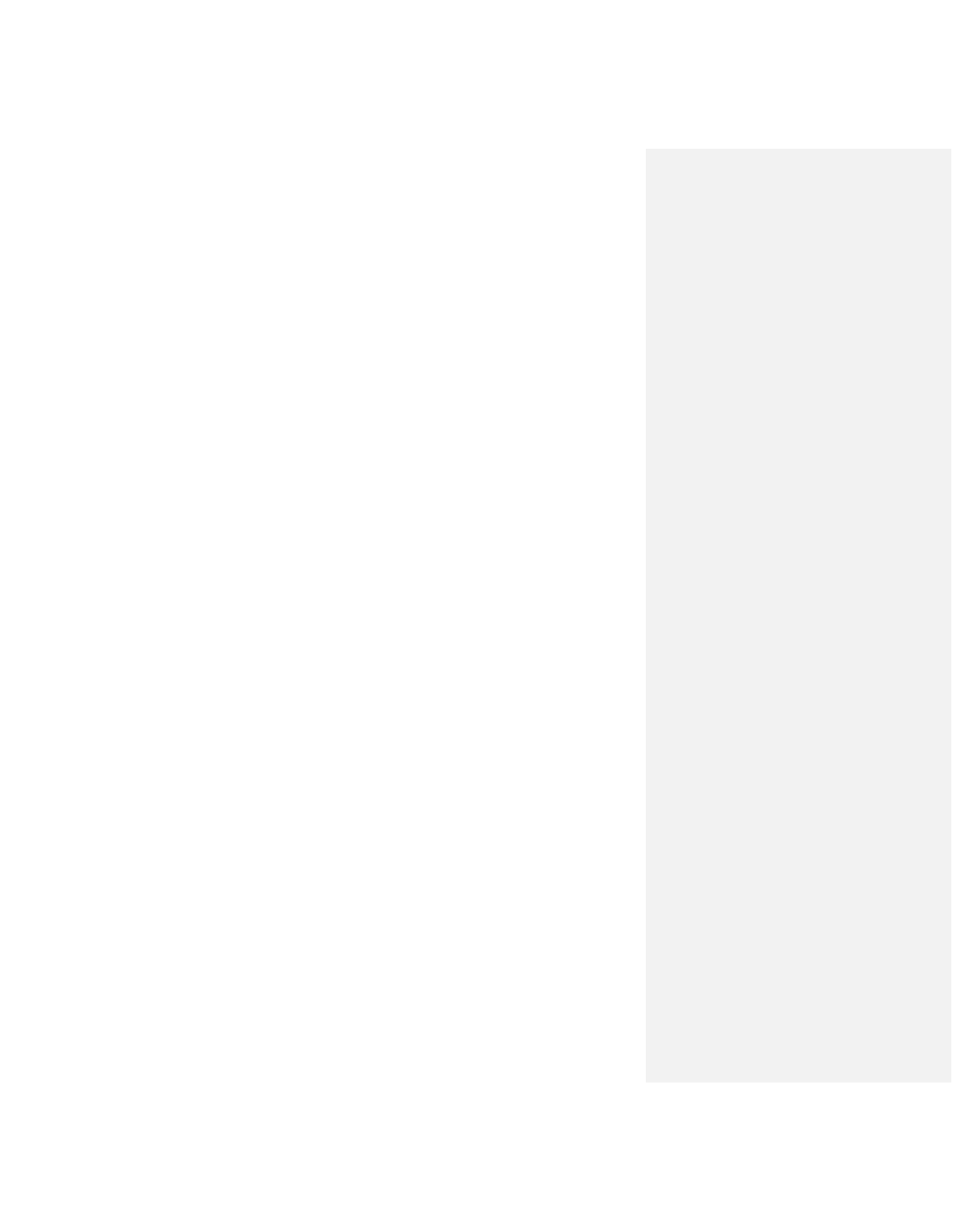## **Introduction**

It is a fundamental principle that a Local Development Plan (LDP) meets the soundness tests as set out in national planning policy and guidance. Part of this process requires the local planning authority to undertake a self-assessment of the soundness of their LDP and therefore a self-assessment of the LDP Preferred Strategy has been undertaken in order to ensure that this meets the 3 soundness tests as specified in Planning Policy Wales (PPW) which are:

- 1. **Does the plan fit?** (i.e. Is it clear that the LDP is consistent with other plans?)
- 2. **Is the plan appropriate?** (i.e. is the plan appropriate for the area in the light of the evidence?)
- 3. **Will the plan deliver?** (i.e. is it likely to be effective?)

The table below sets out the Council's assessment of the three tests of soundness to date.

| 1. | Does the plan fit? (i.e. Is it clear that the LDP is consistent with other plans?)                                     |                                                                                                                                                                                                                                                                                                                                                                                          |
|----|------------------------------------------------------------------------------------------------------------------------|------------------------------------------------------------------------------------------------------------------------------------------------------------------------------------------------------------------------------------------------------------------------------------------------------------------------------------------------------------------------------------------|
| a) | Does it have regard to national policy<br>and the Wales Spatial Plan?                                                  | Yes. The Preferred Strategy has had regard<br>to national policies and guidance. The<br>Preferred Strategy and supporting<br>documents set out the national policies and<br>plans that have been taking into account in<br>the preparation of the Plan. Each of the<br>strategic policies is supported by a 'policy<br>context' section which sets out the relevant<br>sections of PPW'. |
|    |                                                                                                                        | It has also had regard to the Wales Spatial<br>Plan Update 2008 which identifies Flintshire<br>as making an important contribution to the<br>Welsh economy, and also to its importance<br>in a regional context in conjunction with<br>Chester and the North West of England.                                                                                                            |
|    |                                                                                                                        | Flintshire's location and regional economic<br>importance underpins the Preferred<br>Strategy in terms of economic growth, job<br>creation and new homes and reflects the<br>aspirations of the Wales Spatial Plan.                                                                                                                                                                      |
| b) | Does it have regard to Well-Being Goals<br>- as specified in the Well-being of<br>Future Generations (Wales) Act 2015? | Yes. The Preferred Strategy includes<br>objectives that link into the well- being<br>goals, and each strategic policy sets out<br>which of the well-being goals it meets. The                                                                                                                                                                                                            |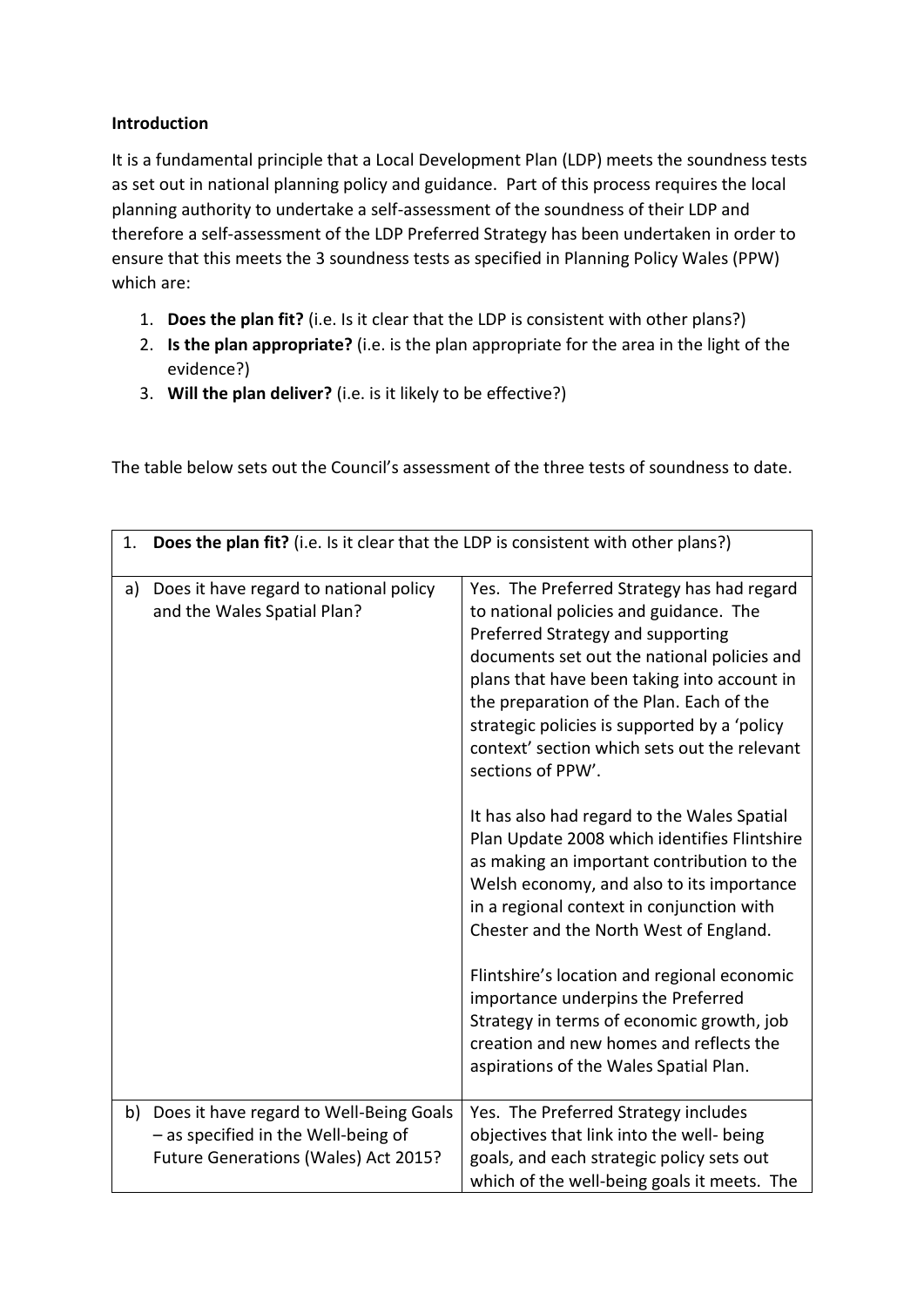|    |                                                                                | preferred level of growth and the location<br>of new development identified in the LDP<br>will facilitate the three elements of<br>Sustainable Development - Community,<br>Economy (which is further subdivided into<br>employment growth and housing growth)<br>and the Environment.                                                                                                                                                                                                                                                                |
|----|--------------------------------------------------------------------------------|------------------------------------------------------------------------------------------------------------------------------------------------------------------------------------------------------------------------------------------------------------------------------------------------------------------------------------------------------------------------------------------------------------------------------------------------------------------------------------------------------------------------------------------------------|
|    |                                                                                | A separate Sustainability Appraisal has<br>been undertaken. The Scoping Report has<br>been revisited to have regard to the<br>national Well-being goals. The SA (and SEA)<br>demonstrate that the LDP has a significant<br>positive impact on sustainable<br>development.                                                                                                                                                                                                                                                                            |
| c) | Does it have regard to the Welsh<br><b>National Marine Plan?</b>               | The Preferred Strategy recognises through<br>strategic policies 13 and 14 a number of<br>issues which will complement the Marine<br>Plan. These include protecting open<br>countryside and the undeveloped coastline,<br>protecting and enhancing green<br>infrastructure and networks, recognising<br>the environmental quality of the Dee<br>Estuary and directing development away<br>from areas of flood risk. The strategic<br>policies, combined with subsequent<br>detailed policies will ensure that the LDP<br>complements the Marine Plan. |
|    | d) Is it consistent with regional plans,<br>strategies and utility programmes? | Yes. The context of the Preferred Strategy<br>was developed taking into account the<br>relevant regional plans, strategies and<br>utility programmes. These were also taken<br>into account in drawing up the LDP<br>strategic policies, the growth ambition,<br>strategic objectives, spatial strategy and<br>settlement hierarchy.                                                                                                                                                                                                                 |
|    |                                                                                | The preferred strategy and associated topic<br>papers set out the regional plans, strategies<br>and utility programmes that have been<br>taken into account.                                                                                                                                                                                                                                                                                                                                                                                         |
|    |                                                                                | The initial SA and Habitat Regulations<br>Appraisal show that the preferred strategy<br>is in line with both regional and local<br>environmental protection objectives.                                                                                                                                                                                                                                                                                                                                                                              |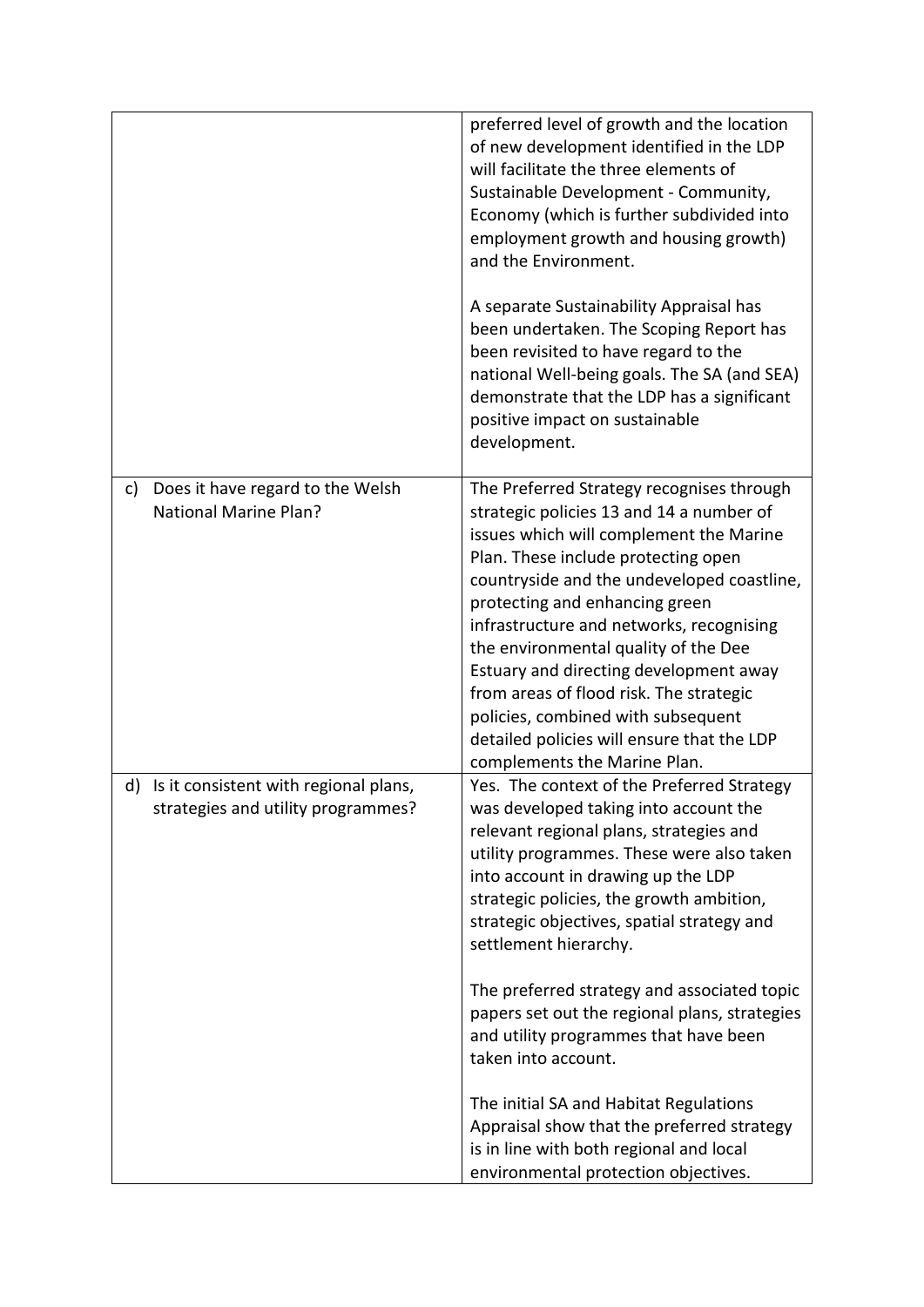|    |                                                                                                     | Utility companies, who sit on the Key<br>Stakeholder Forum, have been involved<br>from an early stage in the development of<br>the preferred strategy and the plan is<br>consistent with their programmes.                                                                                                                             |
|----|-----------------------------------------------------------------------------------------------------|----------------------------------------------------------------------------------------------------------------------------------------------------------------------------------------------------------------------------------------------------------------------------------------------------------------------------------------|
| e) | Is it compatible with the plans of<br>neighbouring authorities?                                     | Yes. The Preferred Strategy takes into<br>account regional strategies and studies,<br>including cross-border ones, and the work<br>on these undertaken with neighbouring<br>authorities e.g.<br>The Council has engaged with the<br>neighbouring authorities of Wrexham and<br>Chester & Cheshire West throughout the<br>Plan process. |
|    |                                                                                                     | In terms of minerals and waste Flintshire<br>acts as lead authority for the collaborative<br>approach across North Wales under the<br>name 'North Wales Minerals and Waste<br>Joint Planning Service'.                                                                                                                                 |
| f  | Does it reflect the Single Integrated<br>Plan (SIP) or the National Park<br>Management Plan (NPMP)? | Yes. The Preferred Strategy has had regard<br>to the Single Integrated Plan for Flintshire<br>where there are land use, development and<br>sustainability implications. The Preferred<br>Strategy also has regard to the Well-being<br>Plan for Flintshire.                                                                            |

| <b>Is the plan appropriate?</b> (i.e. is the plan appropriate for the area in the light of the<br>2.<br>evidence?) |                                                                                                                                                                                                                                                                                                                                                                                           |
|--------------------------------------------------------------------------------------------------------------------|-------------------------------------------------------------------------------------------------------------------------------------------------------------------------------------------------------------------------------------------------------------------------------------------------------------------------------------------------------------------------------------------|
| Is it locally specific?<br>g)                                                                                      | Yes. Evidence has been collated specific to<br>Flintshire on a range of subjects to ensure<br>that the Plan reflects the local area and<br>seeks to meet local needs and aspirations.                                                                                                                                                                                                     |
| Does it address the key issues?<br>h)                                                                              | Yes. The Preferred Strategy clearly<br>identifies the key issues relating to<br>Flintshire. It has been guided by an<br>understanding of the context of the local<br>area and its needs, opportunities and<br>constraints. It is also guided by the LDP<br>vision and objectives and the principles of<br>sustainability and Well-being. The<br>associated Topic Papers and evidence base |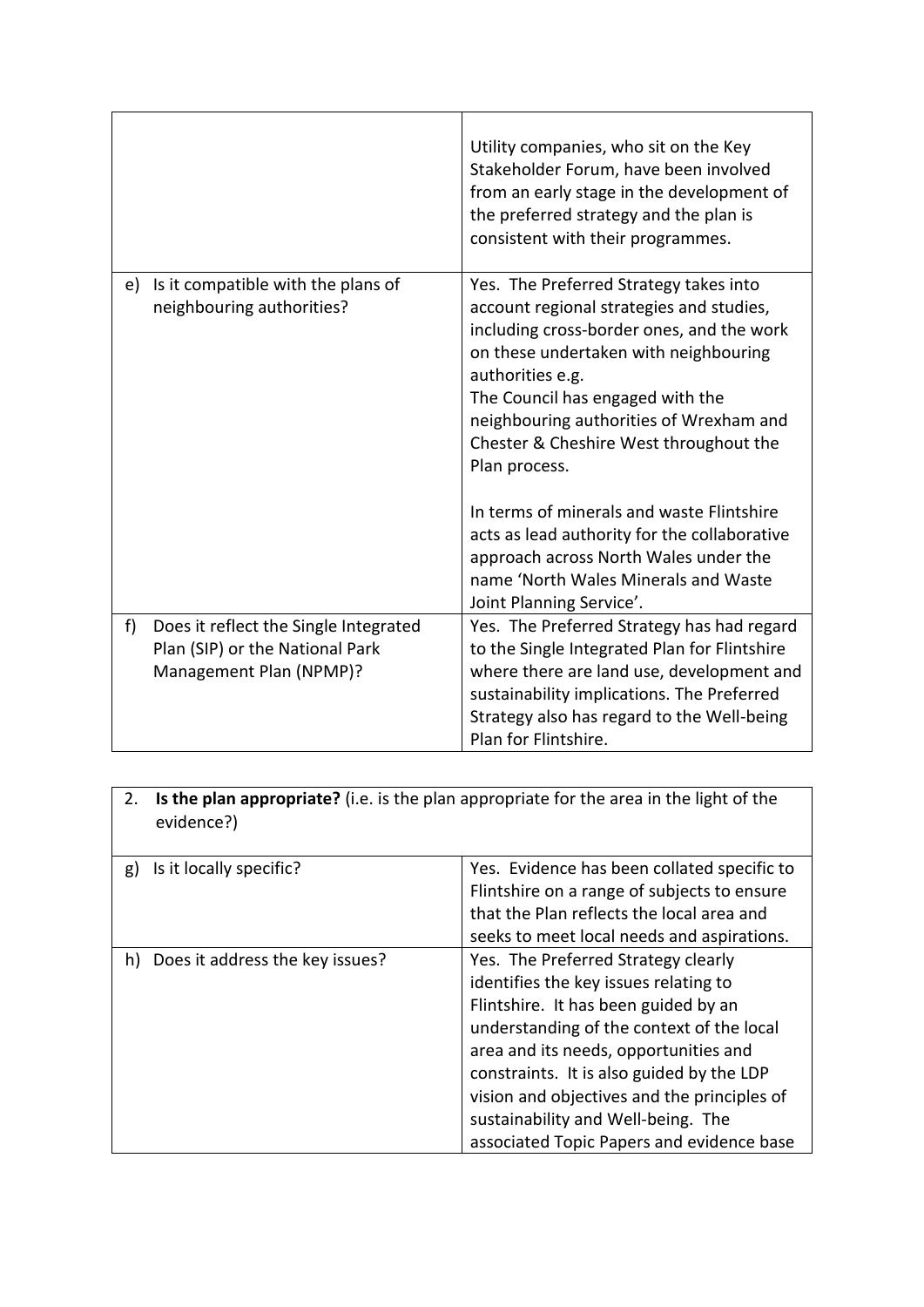|         |                                          | provide further information on the key                                                   |
|---------|------------------------------------------|------------------------------------------------------------------------------------------|
|         |                                          | issues.                                                                                  |
| i)      | Is it supported by robust,               | Yes. A number of studies have been                                                       |
|         | proportionate and credible evidence?     | undertaken as part of the evidence base for                                              |
|         |                                          | the LDP. These include the Flintshire and                                                |
|         |                                          | <b>Wrexham Local Housing Market</b>                                                      |
|         |                                          | Assessment, Flintshire and Wrexham                                                       |
|         |                                          | Employment Land Review, the Flintshire                                                   |
|         |                                          | <b>Further Employment Growth Scenario</b>                                                |
|         |                                          | Assessment, the Deeside Plan, the annual                                                 |
|         |                                          | housing land survey and the Topic Papers.                                                |
|         |                                          | Additional studies are currently being                                                   |
|         |                                          | undertaken and commissioned. An initial                                                  |
|         |                                          | Viability Study in conjunction with                                                      |
|         |                                          | Wrexham will be revisited in preparing the                                               |
|         |                                          | Deposit Draft Plan. Further research may be                                              |
|         |                                          | undertaken during the LDP process as                                                     |
|         |                                          | deemed necessary.                                                                        |
| j)      | Can the rationale behind the plan        | Yes. The evidence gathered has informed                                                  |
|         | policies be demonstrated?                | the strategic policies, which need to be                                                 |
|         |                                          | read in conjunction with one another in                                                  |
|         |                                          | order to gain an understanding of the<br>overall policy direction of the Plan. Each      |
|         |                                          | strategic policy has reasoned justification                                              |
|         |                                          | and a summary table which how it relates                                                 |
|         |                                          | to the relevant LDP objectives, national                                                 |
|         |                                          | policy, and Well Being Goals as well as the                                              |
|         |                                          | key evidence.                                                                            |
| k)      | Does it seek to meet assessed needs      | Yes. The Preferred Strategy is based on the                                              |
|         | and contribute to the achievement of     | evidence collated and an assessment of                                                   |
|         | sustainable development?                 | need as identified within this. These needs                                              |
|         |                                          | and the aspirations for the area are                                                     |
|         |                                          | addressed within the Preferred Strategy                                                  |
|         |                                          | which clearly seeks to meet these needs.                                                 |
|         |                                          |                                                                                          |
|         |                                          | The strategic policies are grouped                                                       |
|         |                                          | according to the three elements of                                                       |
|         |                                          | Sustainable Development and the Preferred                                                |
|         |                                          | Strategy has been subject to an SA/SEA and                                               |
|         |                                          | HRA to ensure it contributes to the                                                      |
|         |                                          | achievement of sustainable development.                                                  |
| $\vert$ | Are the vision and strategy positive and | Yes. The Plan seeks to respond to the                                                    |
|         | sufficiently aspirational?               | needs of a growing population and                                                        |
|         |                                          | regionally important economy whilst at the                                               |
|         |                                          | same time creating high quality sustainable<br>places in both urban and rural areas. The |
|         |                                          |                                                                                          |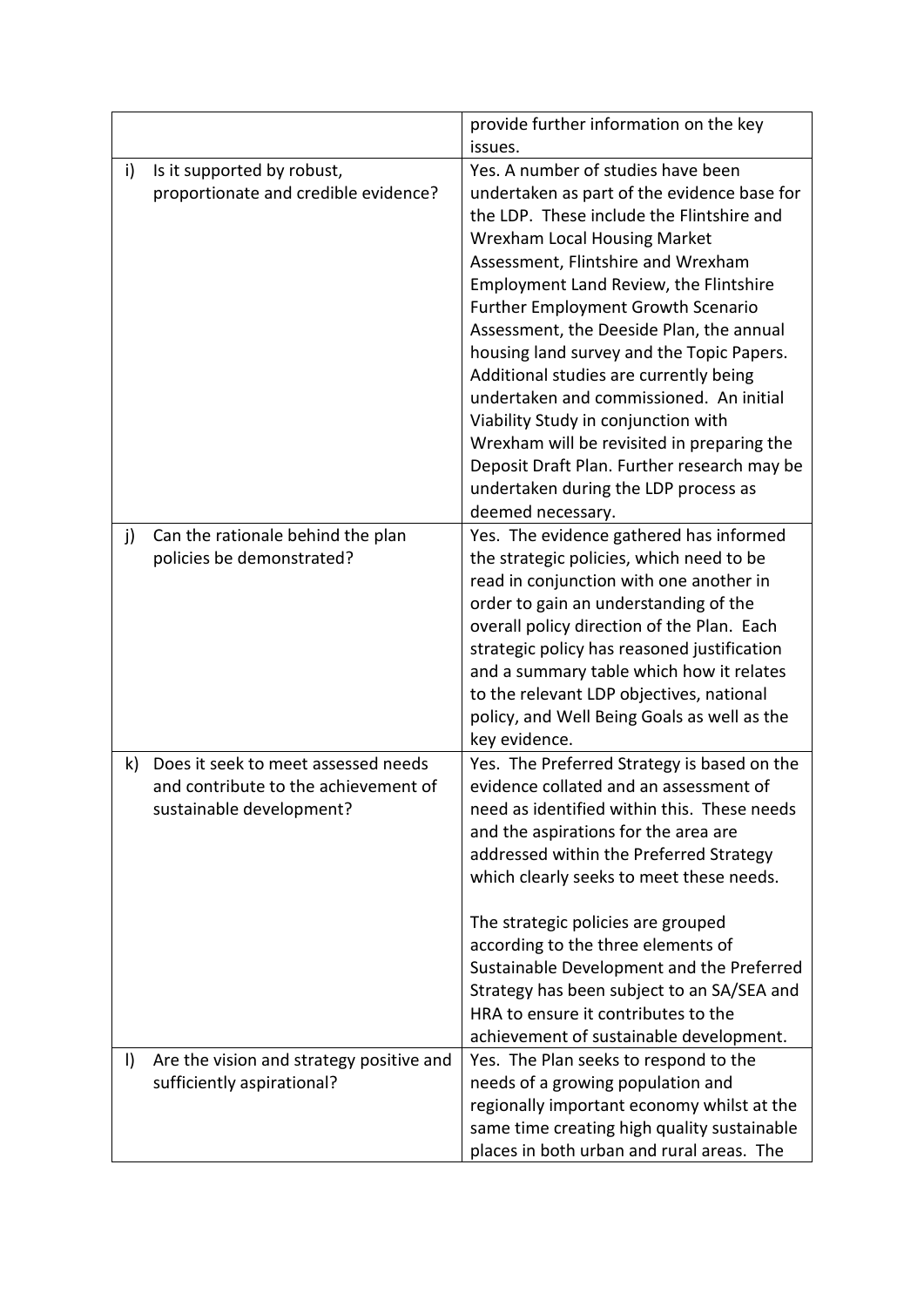|                                            | Preferred Strategy takes a positive yet       |
|--------------------------------------------|-----------------------------------------------|
|                                            | realistic approach to achieving growth.       |
| m) Have the 'real' alternatives been       | Yes. A number of different alternative        |
| properly considered?                       | growth and spatial options were considered    |
|                                            | as part of the Strategic Options document.    |
|                                            | The assessment of these options is            |
|                                            | identified in Chapter 3 of the Preferred      |
|                                            | Strategy and in more detail in a Background   |
|                                            | paper. The Strategic Options were also        |
|                                            | considered through the SA/SEA process.        |
|                                            | The Preferred Strategy is therefore           |
|                                            | considered to be realistic and appropriate,   |
|                                            | having taken into account a number of         |
|                                            | alternatives.                                 |
| n) Is it logical, reasonable and balanced? | The Preferred Strategy is considered logical, |
|                                            | realistic and balanced having given due       |
|                                            | consideration to the alternatives. It is      |
|                                            | based on a logical and credible evidence      |
|                                            | base from which the policies are logically    |
|                                            | derived.                                      |
| Is it coherent and consistent?<br>o)       | The Preferred Strategy sets out a coherent    |
|                                            | strategy from which its strategic policies    |
|                                            | flow. The strategy is guided by, and          |
|                                            | consistent with, the Plan vision and          |
|                                            | objectives, the principles of sustainability  |
|                                            | set out in national planning guidance, the    |
|                                            | growth and spatial options and the            |
|                                            | evidence base.                                |
| p) Is it clear and focussed?               | Yes. The Preferred Strategy is set out in a   |
|                                            | way which clearly shows the links between     |
|                                            | the various elements of the Plan. It          |
|                                            | concentrates on the main strategic issues     |
|                                            | identified and shows how the detailed         |
|                                            | policies will relate to these.                |

| 3. | Will the plan deliver? (i.e. is it likely to be effective?) |                                                                                                                                                                                                             |
|----|-------------------------------------------------------------|-------------------------------------------------------------------------------------------------------------------------------------------------------------------------------------------------------------|
| a. | Will it be effective?                                       | Yes. The Preferred Strategy is based on a<br>sound and logical evidence base and seeks<br>to meet the needs of the area in a realistic<br>way. It will therefore be effective in<br>meeting its objectives. |
|    | Can it be implemented?                                      | Yes. The Preferred Strategy has been<br>written in such a way that it can be readily<br>implemented.                                                                                                        |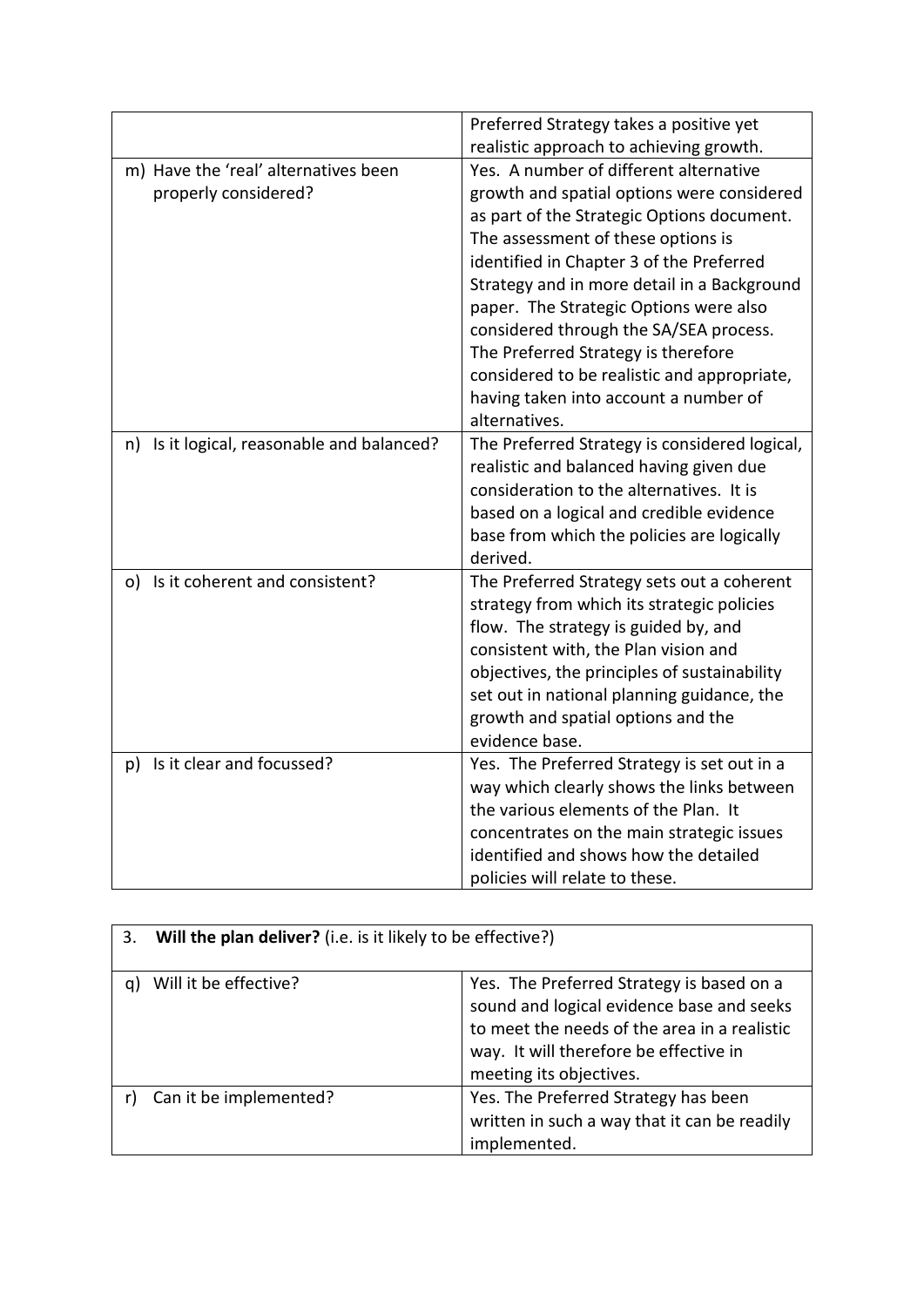| s) | Is there support from the relevant<br>infrastructure providers both<br>financially and in terms of meeting<br>relevant timescales? | Yes. The main infrastructure providers<br>have been involved in the development of<br>the Preferred Strategy from an early stage<br>and will continue to be involved as the Plan<br>process progresses.                                                                                                                                                                                            |
|----|------------------------------------------------------------------------------------------------------------------------------------|----------------------------------------------------------------------------------------------------------------------------------------------------------------------------------------------------------------------------------------------------------------------------------------------------------------------------------------------------------------------------------------------------|
| t) | Will development be viable?                                                                                                        | Yes. Initial work on viability has been<br>undertaken on a joint basis with Wrexham.<br>Further, more detailed work will be<br>continued as the plan progresses to ensure<br>that the Plan's development proposals are<br>viable.                                                                                                                                                                  |
|    | u) Can the sites allocated be delivered?                                                                                           | At this stage, other than with the exception<br>of two key strategic sites, there are no site<br>specific allocations. The key strategic sites<br>both have outline planning consent. The re-<br>allocation of land at Northern Gateway will<br>re-focus delivery of the site. A broader<br>range of land uses at Warran Hall will help<br>ensure delivery.                                        |
| v) | Is the plan sufficiently flexible? Are<br>there appropriate contingency<br>provisions?                                             | The Preferred Strategy has been designed<br>to provide a flexible policy framework<br>which is capable of dealing with<br>unexpected and unforeseen changes in<br>circumstances. The dwelling requirement<br>contains a flexibility allowance, whilst the<br>settlement hierarchy and spatial approach<br>are designed to deliver a flexible and<br>sustainable approach to development.           |
|    | w) Is it monitored effectively?                                                                                                    | The plan will be effectively monitored. The<br>Annual Monitoring Report will be the main<br>way in which the implementation of the<br>policies will be measured and assessed.<br>Further information on the monitoring of<br>the LDP will be contained within the<br>Deposit Plan. The Preferred Strategy itself<br>will not be monitored in this way as it does<br>not contain detailed policies. |